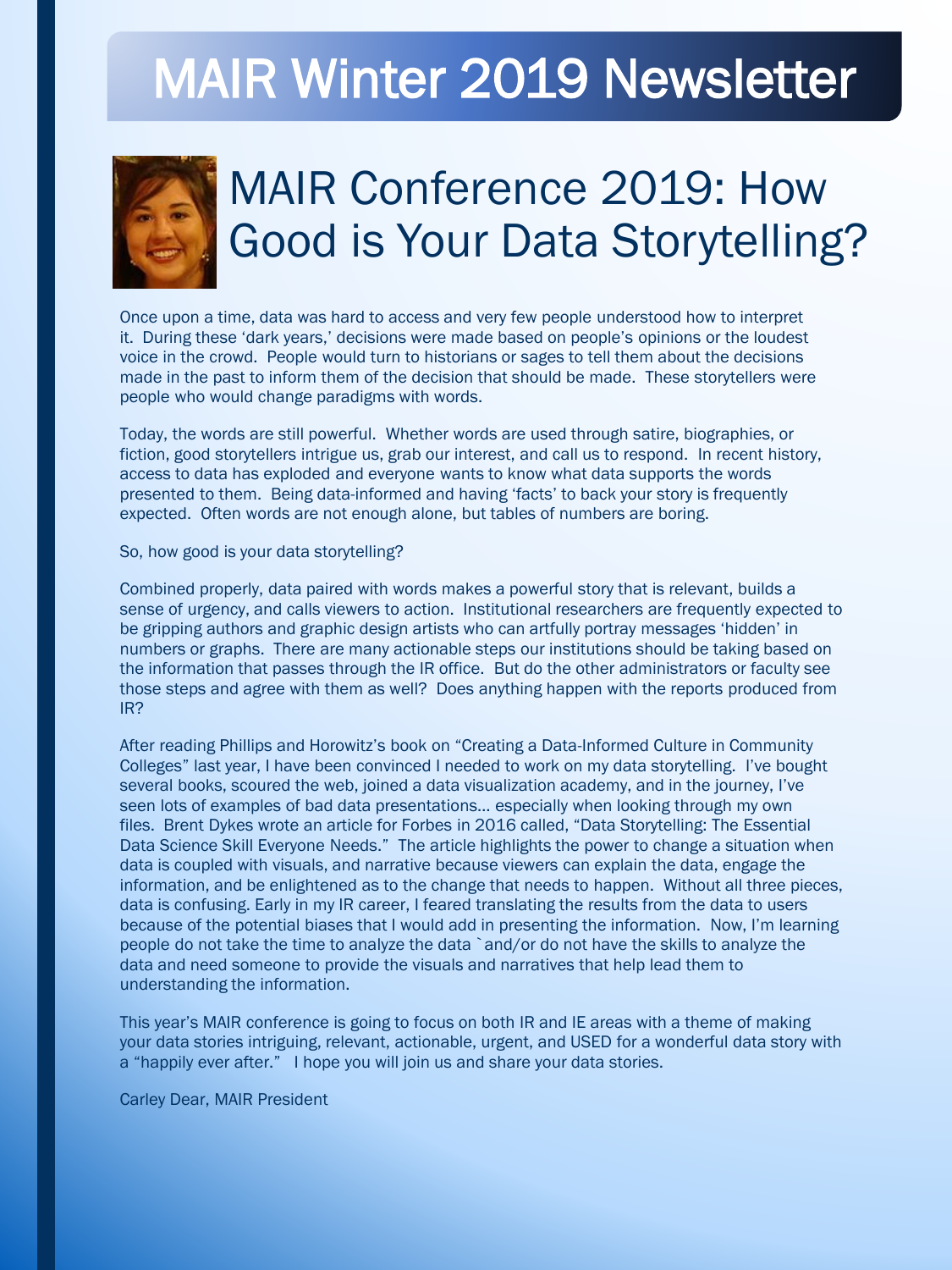

## President's Report: Looking Back on MAIR 2018

MAIR 2018 was a fun time of networking and growing the Institutional Research and Effectiveness field for professionals in Mississippi. We shared our research practices through poster presentations for the first time this year along with our traditional speaker presentations.

Highlights of the conference included co-hosting AIR IPEDS workshops, panel presentations, and the largest group of vendors who helped support our conference and added depth to our conference options with three tracks available during most session times. This year's conference had several newcomers to IR/IE and lots of firsttime MAIR participants. We love having new faces in our group!

Thank you to the presenters who shared their expertise and experience with us. A special thanks to the Executive Planning Team: Eric Atchison, Shemeka McClung, Laura Damm, Mitzi Norris, Emily Dabney, and Margaret Dixon who helped coordinate the event in Tupelo, MS.



### Past President's Message: Upcoming Officers' Elections

As Past President of the Association, it is my responsibility to oversee the nominations and elections process leading up to and during the 2019 annual meeting. In a few weeks, we will announce the nominations process through the MAIR listserv. Please take a few minutes to think about who you would like to have serve this wonderful association in the following capacities:

Vice President / Program Chair - *A representative from a 2-year college or board, this is a 3-year term transitioning to President in Year 2 and Past-President in Year 3.* Secretary - *A representative from a 4-year college or board, this is a 1 year term Member-at-Large (2-year) - 1-year term Member-at-Large (4-year) - 1-year term*

If you have any questions about serving as an officer for MAIR, please do not hesitate to reach out to the current or past representatives within these roles. A list of current and previous officers can be found [here.](http://docs.wixstatic.com/ugd/a05b95_4cfa1888ae8c483aab44aefb1278f4ee.pdf) I have found this service to our profession to be very fulfilling and beneficial to the 60+ members of MAIR. I hope you will consider running for office and nominate your colleagues.

The Mississippi Association for Institutional Research (MAIR) is composed of institutional research professionals at Mississippi's 2-year and 4-year postsecondary institutions.

*Dedicated to advancing the field of institutional research in the State of Mississippi and beyond, the organization seeks to serve, and foster cooperation among, professionals from postsecondary institutions and agencies whose interests include management, research, policy analysis, and planning.*

#### MAIR 2019 Conference

If you or anyone you know is please contact Mitzi Norris. via the MAIR listserv and website.

Mitzi Norris MAIR Vice President and Program Chair mnorris@umc.edu 601-815-5194

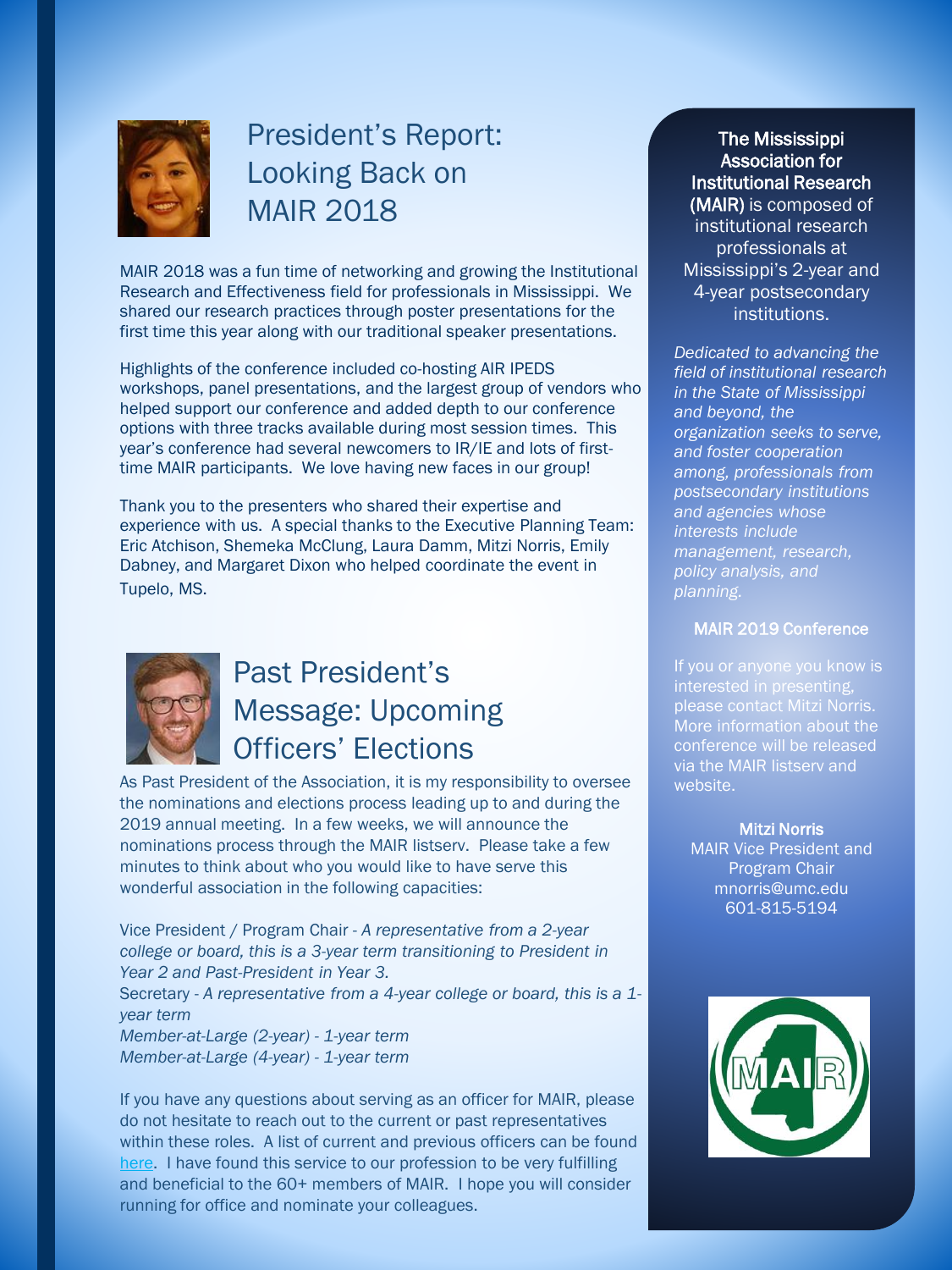## This Year's Unsung Hero: Dr. Jamil Ibrahim, UMMC

This year's MAIR Unsung Hero Award is presented to Dr. Jamil Ibrahim. Dr. Ibrahim has a Ed.D in Research and Statistics from the University of Southern Mississippi. He is an Associate Professor/Scientist IV for UMMC.

Dr. Ibrahim has worked in Institutional Research for over 29 years. Some of his initial responsibilities in IR including setting up computers and teaching people basic computer skills. He has seen many huge changes in the field. At the beginning of his career, the IR office helped with functions typically assigned to Information Technology departments. Dr. Ibrahim helped train people on how to use computers. He also developed and programmed a test scanning, grading, and statistical analysis application that has been by UMC for more than 20 years. He has built customized evaluation systems for various units on and off-campus.

He has collaborated—and still is collaborating—on large-scale, national research projects, Mississippi based projects, and projects with the schools on campus. He designed and implemented the evaluation model for a five year special project of national significance to support the development of an HIV clinical care network in MS. This multi-clinic project which used early "distance education" voice and computer technology to engage the sites. The project impacted patient care and as Dr. Mosca from the Department of Health said: "The project was the basis for a continuum of care network with several federally qualified health centers that persists today".

When asked how IR has impacted his institution or higher education as a whole, Dr. Ibrahim notes IR's role in shaping higher education policies at the college, state, and federal levels. Additionally, IR contributes to building a culture of "data informed decision making" on campus. He has seen the IR transforming data effectively into information that supported decision making, planning at the institutional level, school level, program level, and departmental levels.

Looking to the future, Dr. Ibrahim sees the IR profession continuing to grow and adapt to changing needs and conditions. He thinks the growth of educational research in higher education has the potential for IR to play more than just the traditional role of supporting decision making, but also it has the potential to play a leading role in the future needs of higher education.

Some of his advice to IR professionals is that they "should redefine who their consumers are. IR will continue to provide data and information to senior leaders as priority, but other stakeholders." Asked what IR staff should do to stay current in their field, he responded:

"I encourage IR professional to read publications that can help them enhance their knowledge and skills such as new Directions of Institutional Research, the Journal of Research in Higher Education, MAIR Newsletter and the monthly Newsletter called Electronic AIR that keeps you current of new techniques, and opportunities in IR field. They should take a course in basic statistics and survey design. I think such knowledge in research and assessment and the implementation of research design is needed to function and grow in the field. They need to attend workshops on outcomes assessment, program review, effectiveness, and accreditation. They should get an adjunct faculty position if they can. Stay connected with your local peers like in MAIR.

IR professional should be aware of the institutional culture and context by collaborating with senior administrators. Build a good relationship with the support units on campus especially information system.

You should stay current with technology and have a working knowledge of at least one statistical application such as SAS, SPSS, Excel. The most desired qualifications are interpersonal skills, use of database software and statistical applications, Web surveys application, and great communication and interpersonal skills. They should be actively involved in local, regional, and national IR organizations such as Association for Institutional Research (AIR), Southern Association for Institutional Research (SAIR), and Mississippi Association for Institutional Research (MAIR)."

His immense knowledge, humble presence, and desire for life-long learning resonates with his colleagues. He notes that he goes into every meeting to learn something from the people in the room, even when he is the presenter or facilitator sharing information. Dr. Ibrahim is MAIR's 2019 Unsung Hero for his long-time contribution to MAIR and to the profession as whole. Congratulations, Dr. Jamil Ibrahim and thank you for your support of MAIR!

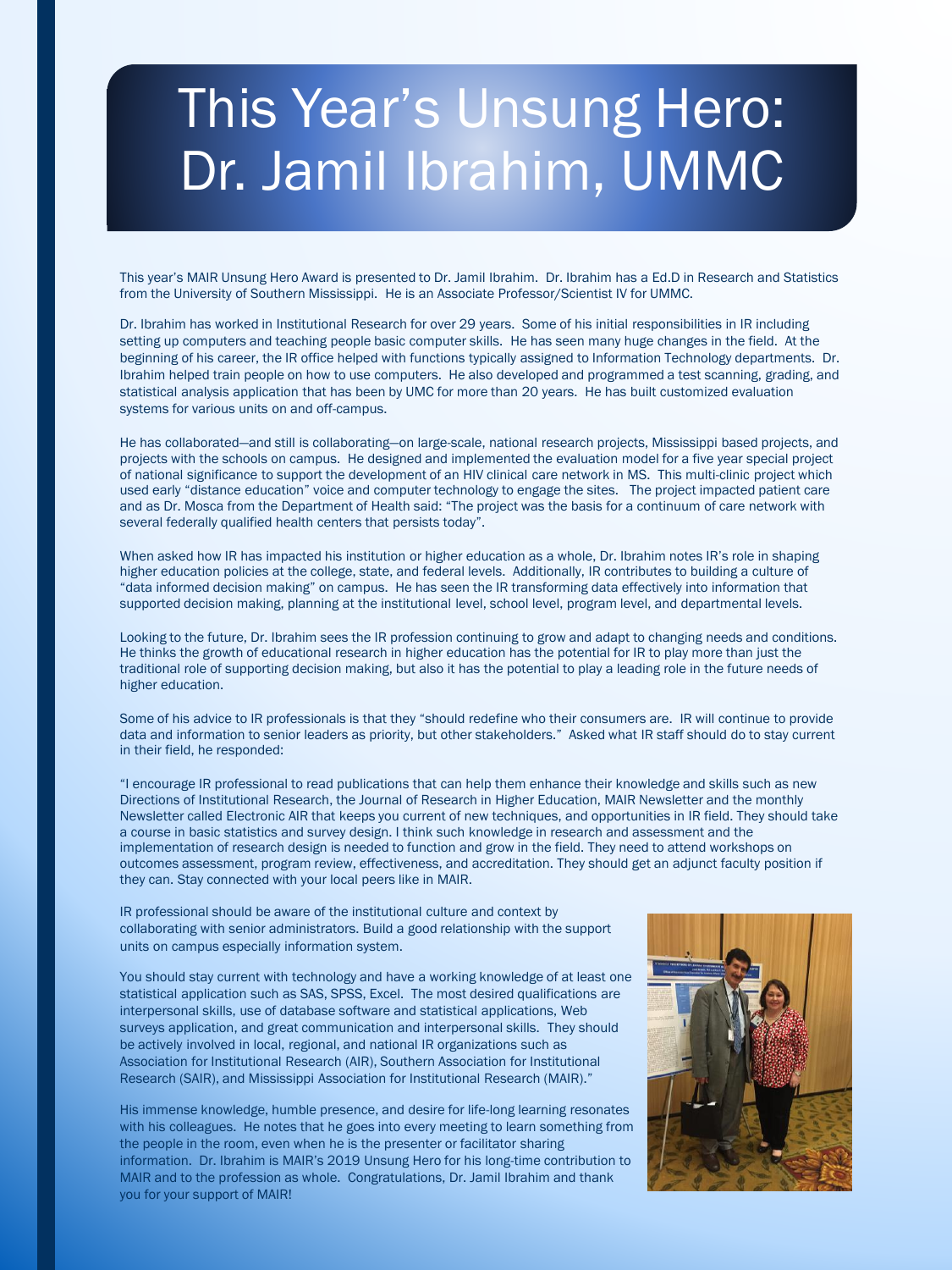#### MAIR Officers 2018-19

President: Carley Dear Past President: Eric Atchison Vice President: Mitzi Norris Treasurer: Kelli Hefner Secretary: Tim Dedeaux Member at Large: Ken Thompson Member at Large: Stacey Parkes Webmaster: Eric Atchison



Kelli Hefner, Treasurer's Report

Balance as of 10/10/2018: \$17,320.00





MAIR 2018 featured a new presentation opportunity: poster sessions.

## MAIR by the Numbers

MAIR Members Work in Many Areas, Primarily Institutional Research and Assessment



### MAIR welcomed 12 new members in 2018, more than in any other year on record!





#### MAIR Member Institutions

Alcorn State University Coahoma Comm. College Copiah-Lincoln Comm. Co<br>
Delta State University East Central Comm. College Hinds Comm. College Hinds Comm. College East MS Comm. College<br>
Hinds Comm. College Eoard Meridian Com Hinds Comm. College **Itawamba Comment College** Holmes Comm. College Itawamba Comm. College Itawamba Comm. College<br>Jackson State University MS Comm. College Board Meridian Comm. College Northeast MS Community College Northwest MS Comm. College<br>Rust College Pouthern Arkansas University Northeast MS Community College Northwest MS Comm. College Pearl River Comm. College<br>Rust College Southern Arkansas University Southwest Baptist University<br>Tougaloo College University of MS Medical Center University of MS

MS University for Women<br>Northwest MS Comm. College University of MS Medical Center University of Southern MS

Alcorn State University **Coahoma Comm. College** Copiah-Lincoln Comm. College Delta State University Cast Central Comm. College Cast NS Comm. College Jackson State University MS Comm. College Board Meridian Comm. College Manuscular College MS Institutions of Higher Learning<br>
MILISaps College MS College MS College MS Institutions of Higher Learning<br>
MS State University M